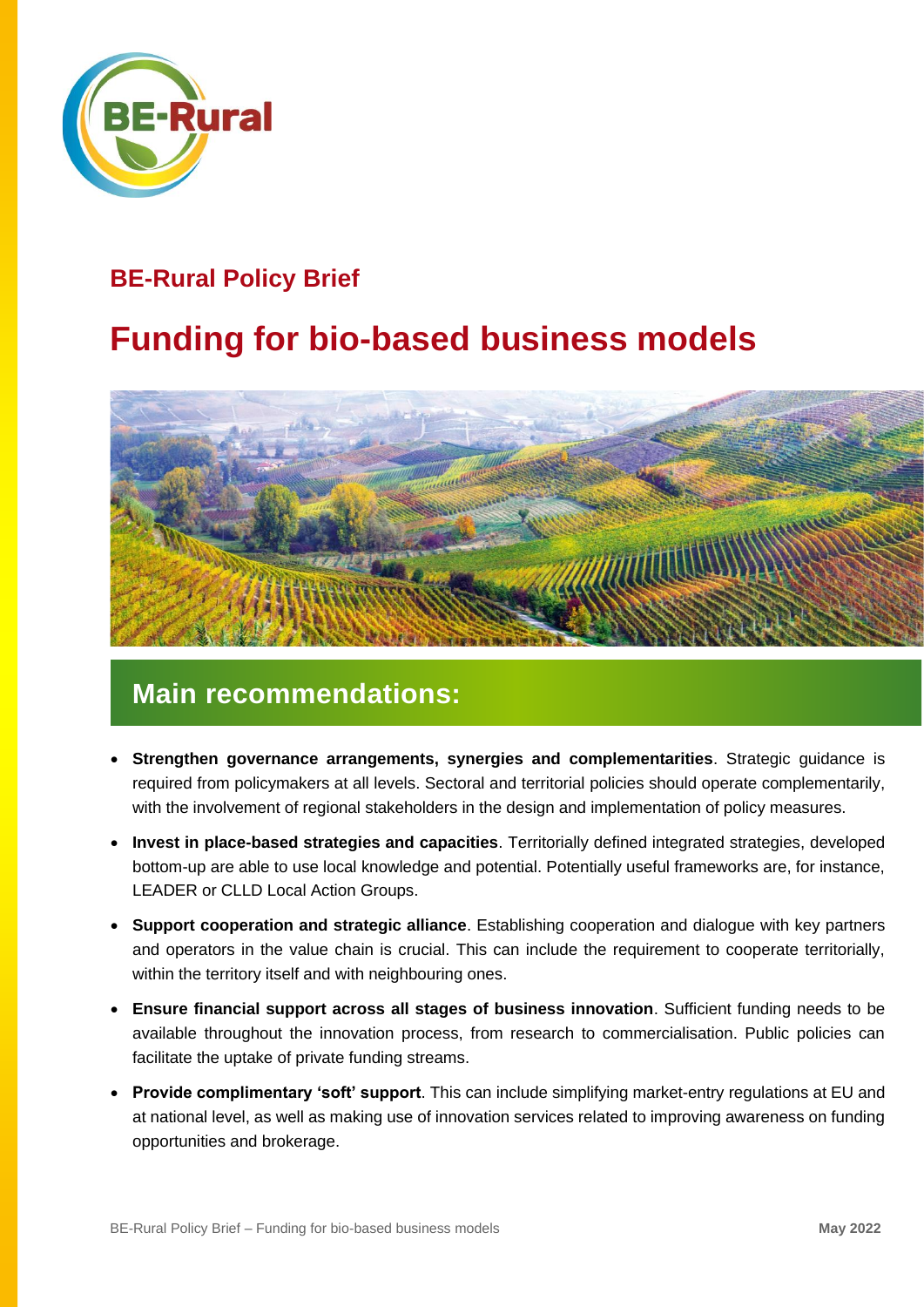

# **Context**

Policy efforts in support to green and sustainability transitions have been increasing, however, *raising funds for innovative smallscale bio-based businesses is still a challenge*. Among the key reasons are the scarcity of funds that are deployed on the basis of placebased needs and potentials, lack of capacities of local actors who take initial steps in the bioeconomy to tap into national or EU level financing, challenges to receive advisory or networking support in rural settings, and the lack of complementarities among public initiatives. Moreover, in Central and Eastern Europe, *permanent* national or regional public investment frameworks and business support services dedicated specifically to the bioeconomy are often lacking, making stakeholders dependent on *temporary project financing*. Investing in small-scale businesses is further challenged by the fact that the profitability of circular bio-based businesses is still considered uncertain, which is why *companies, especially SMEs, often rely solely on public support*.

At the same time, funding opportunities for small-scale place-based solutions play a particularly important role for the sustainable bioeconomy. They allow local communities, SMEs and rural entrepreneurs to create economic, social and ecological value through innovative business solutions, reinvesting the profit in local places and people. Currently, one typically available funding stream is support via EU territorial instruments such as LEADER/CLLD frameworks. However, these

are often not sufficiently funded and, in some cases, bear high administrative burden.

Funding for the commercialisation of bio-based products and services and the entry into (international) markets is also crucial, as the *lack of consumer acceptance* and *awareness* makes it difficult for emerging business ideas to scale up to an industry uptake. Funding streams, though, are often unevenly distributed and focused on the initial research and development phase, while scaling up and commercialisation often lack public funding support. Private financing, such as venture capital, which could provide a response to this, is rarely considered, and more difficult to access by small-scale enterprises.

Apart from direct capital investments in new bio-based business models, networks and entrepreneurial ecosystems provide supporting frameworks for developing bio-based businesses. These are *best coordinated at the regional level*, which can promote complementarities among multiple local initiatives and with national programmes. The importance of networks and ecosystems also raises the *role of hubs, incubators or other types of entities* that bring actors together and facilitate knowledge sharing and cooperation. In Romania, for instance, bioeconomy-related clusters work with start-ups, providing accelerator programmes and mentoring with the aim of giving direction to entrepreneurs on how to develop their business plans in a circular way. Nevertheless, creating critical mass for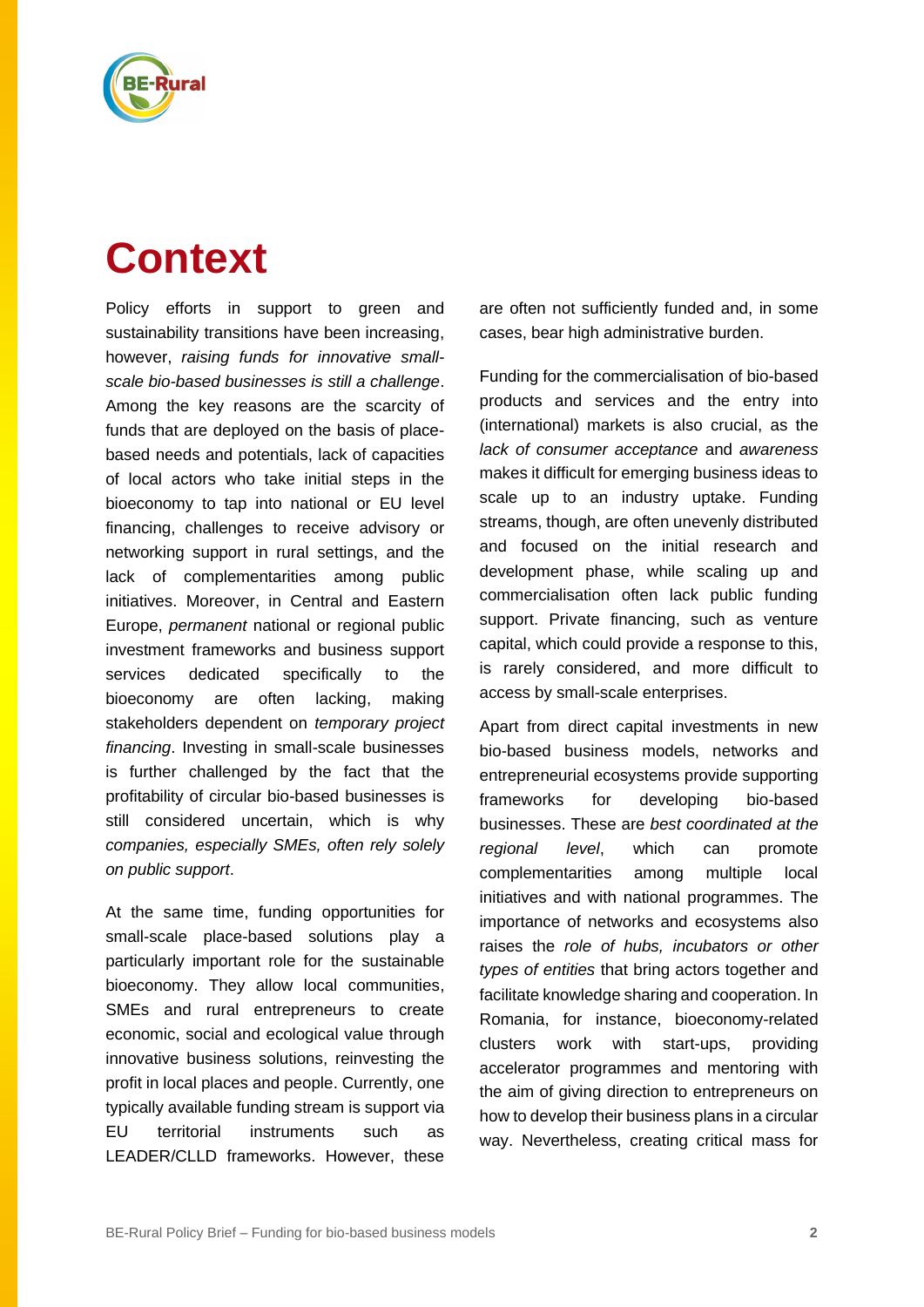

clusters can be challenging in rural settings, which often lack R&I infrastructure.

Despite these challenges, there are clear signs that the focal regions covered in BE-Rural have targeted *diverse bio-based business models* with capacity to create diverse economic, social and ecological value. The currently prevalent business models related to product and process innovations are increasingly balanced and combined with emerging innovations enhancing socio-ecological systems, for instance in the domain of tourism in Poland and forestry in Latvia.

## **Methodology**

This policy brief is informed by BE-Rural outputs and activities, including a research and innovation capacity-building workshop, the development of regional bioeconomy strategies and roadmaps, and the design of small-scale bio-based business models. As these strategic documents and activities were carried out together with various regional stakeholders, they allowed the collection of on-the-ground experiences and views related to success factors and challenges in financing and scaling up bio-based business models. On this basis, this policy brief provides concrete and evidence-based recommendations to policy makers at different governmental levels.

## **Recommendations**

### **Strengthen governance arrangements, synergies and complementarities**

In order to grow a sustainable bioeconomy, the strategic goals and the investment channels managed by various stakeholders must be aligned. First of all, this requires *directionality* – clearly articulated bioeconomy objectives coupled with strategic guidance from policy at all levels. Additionally, national governments need to steer complementarities between territorial (rural, regional) and sectoral (RTDI, industrial) policies, and related to these public programmes which could support different aspects of emerging bio-based business models. In the cases where national bioeconomy strategies are absent, the need for this is even stronger. To ensure that policies and programmes respond to local needs and potentials and create ownership, they also need to involve regional stakeholders – businesses, community leaders, civil society organisations, research and rural entrepreneurs – in the design and implementation of related policy initiatives.

#### **Invest in place-based strategies and capacities**

Place-based strategies are able to integrate valuable local knowledge and enhance local understanding of the potential to use biomass from different sources like agriculture, forestry and fisheries for bioeconomy purposes. Local communities are also the ones able to tap into other strategic assets for value creation outside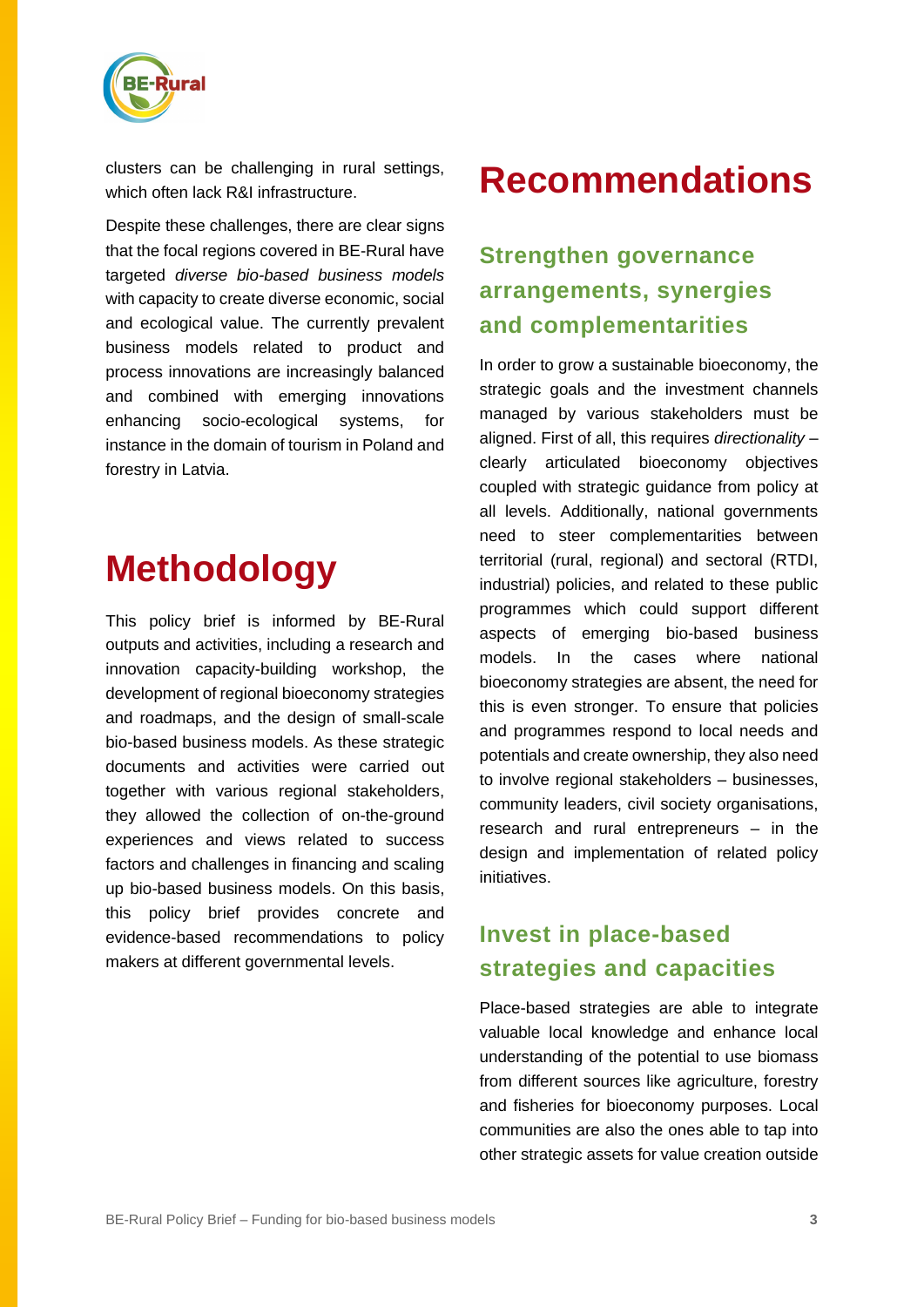

renewable resources, such as traditions, craftsmanship and history. While the investments in place-based strategies in rural areas are not abundant, in some countries and regions such strategies are supported by LEADER/CLLD Local Action Groups (LAGs), providing an opportunity for bottom-up initiatives.

The development of bioeconomy strategies was specifically linked to LAGs in the Polish and Bulgarian open innovation platforms (OIPs). In both countries, national level commits a high share of rural development funding to CLLD, which provides important funding potential.

Source: Bioeconomy strategies in the Polish and Bulgarian OIPs

LAGs are already existing structures in rural areas that are linked to the implementation of local development strategies funded by European Structural and Investment Funds (ESIFs), via LEADER/CLLD. It is important that LAG strategies recognise the local potential in the bioeconomy and, if possible, include bioeconomy objectives, thereby directing investments to it in order to reduce the gap of funding for small-scale projects. Similar potential to support the regional bioeconomy have local and regional development strategies and related investment programmes.

#### **Support cooperation and strategic alliance**

A key field of support to new business models is the establishment of *cooperation and dialogue with key partners and operators in the value chain*, stimulating strategic alliances of actors with complementary knowledge, from obtaining the raw material to transport and pretreatment and then production. This includes

the stimulation of partnerships across sectors such as forestry and agro-food, between more traditional and circular bioeconomy activities, and the consolidation of the link between SMEs and universities.

The regional bioeconomy roadmap of Covasna, Romania, recognises that collaboration and coordination between stakeholders need to be carefully managed, particularly with the transport sector, but also with SMEs, clusters, and R&D institutions. In this line, the roadmap considers that the development of a strategy for R+D+I in the region would be beneficial.

Source: [Roadmap for a bioeconomy strategy in Covasna](https://be-rural.eu/wp-content/uploads/2022/01/EN_OIP-Covasna-_BioRoadmap_with-Annex.pdf)  [county, Romania](https://be-rural.eu/wp-content/uploads/2022/01/EN_OIP-Covasna-_BioRoadmap_with-Annex.pdf)

As investments in innovation infrastructure, including accelerators and incubators, are often limited or absent in rural areas, it is recommended to support *cooperation among neighbouring rural or rural-urban areas, as such cooperation could facilitate sharing of infrastructure.* This can be leveraged already with existing tools, such as the abovementioned EU territorial instruments, which in some countries are designed to promote cooperation activities amongst neighbouring municipalities.

#### **Ensure financial support across all stages of business innovation**

If the bioeconomy is to scale up, entrepreneurs need to raise capital investment across all stages of the innovation process, from research to commercialisation.

Public funding is not sufficient for all of these stages. However, public policies can facilitate the uptake of private funding streams by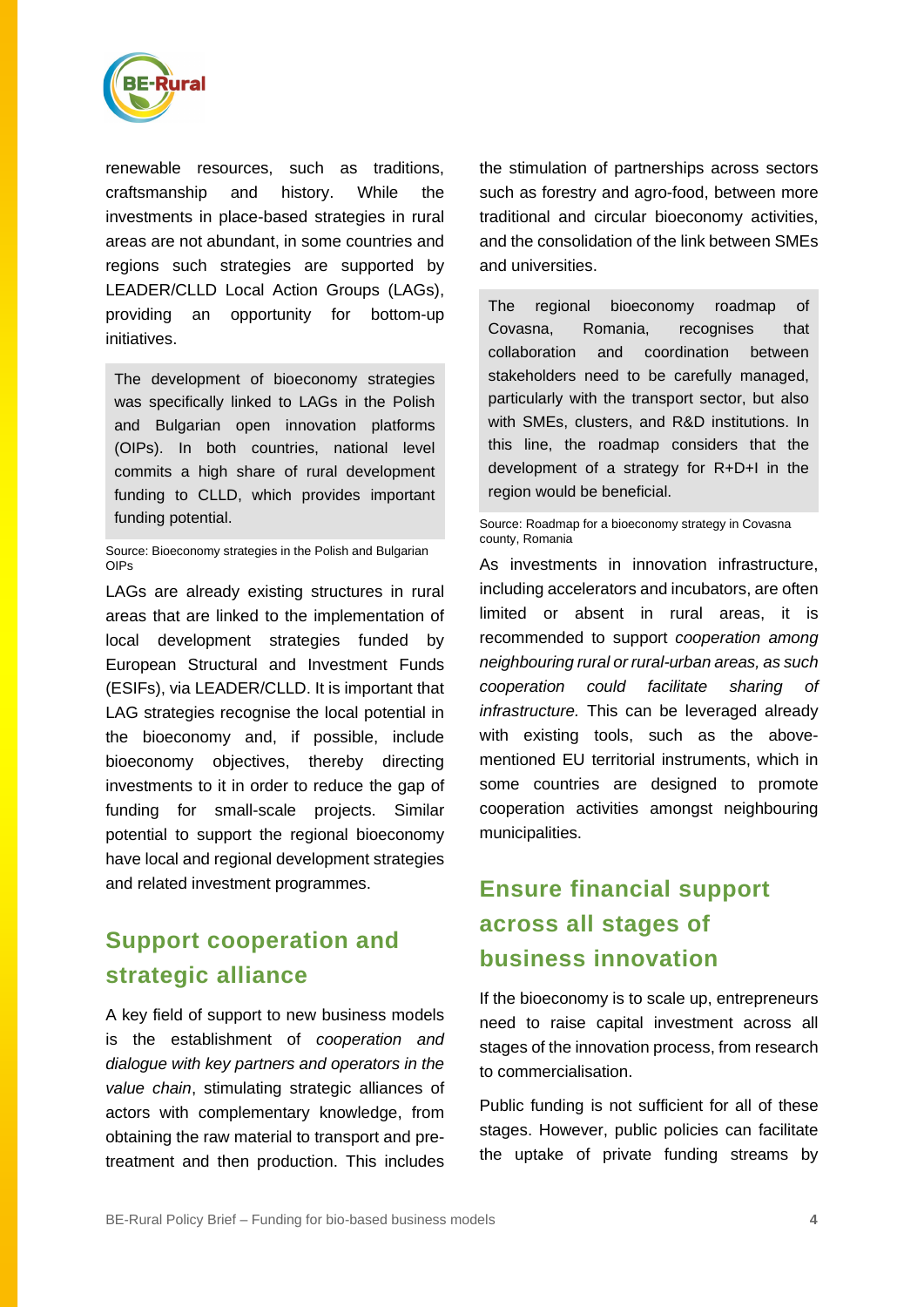

supporting low-interest business loans, especially for small companies, which often find it harder to access private finance. The need to involve national and regional promotional banks, which can provide loan facilities for bioeconomy investments, is therefore highlighted, together with the role of national and regional investment promotion programmes and agencies.

As foreign investment in the Strumica region, North Macedonia, plays an important role, it can be a significant factor in the development of a regional bio-based economy. Therefore, finding ways of attracting these investments for the bioeconomy is crucial.

Source: [Bioeconomy development roadmap for Strumica](https://be-rural.eu/wp-content/uploads/2021/12/BE-Rural_D5.3_SDEWES-Skopje_EN.pdf)  [region,](https://be-rural.eu/wp-content/uploads/2021/12/BE-Rural_D5.3_SDEWES-Skopje_EN.pdf) North Macedonia

#### **Provide complimentary 'soft' support**

To be successfully taken up, available financing needs to be coupled with steps towards *simplifying market-entry regulations at EU and at national level,* together with providing local and regional administrative support to entrepreneurs to handle complex regulatory

requirements and legislation related to intellectual property. Additionally, innovation services related to improving awareness on funding opportunities and brokerage under national and EU programmes and services, such as Horizon Europe and EIP-AGRI, are considered highly valuable. These are especially needed when it comes to young researchers, scientists and entrepreneurs, who are usually the ones most lacking knowledge and experience on how to participate in EU or nationally funded projects, but who are also highly dynamic and innovative.

At regional level, it is recommended to provide support services that help entrepreneurs to identify how their funding needs match with different sources of funding. Such services can also assist applicants with less experience to prepare their applications.

In Latvia, the Investment and Development Agency is a key provider of financial, but also mentoring support. Smaller business support programmes also exist at regional level.

Source: [Vidzeme and Kurzeme regional bioeconomy](https://be-rural.eu/wp-content/uploads/2022/01/Vidzemes_un_Kurzemes_bioekonomikas_strategija_Be-Rural-F.pdf)  [strategy,](https://be-rural.eu/wp-content/uploads/2022/01/Vidzemes_un_Kurzemes_bioekonomikas_strategija_Be-Rural-F.pdf) Latvia



© Fotolia, Gunnar Assmy